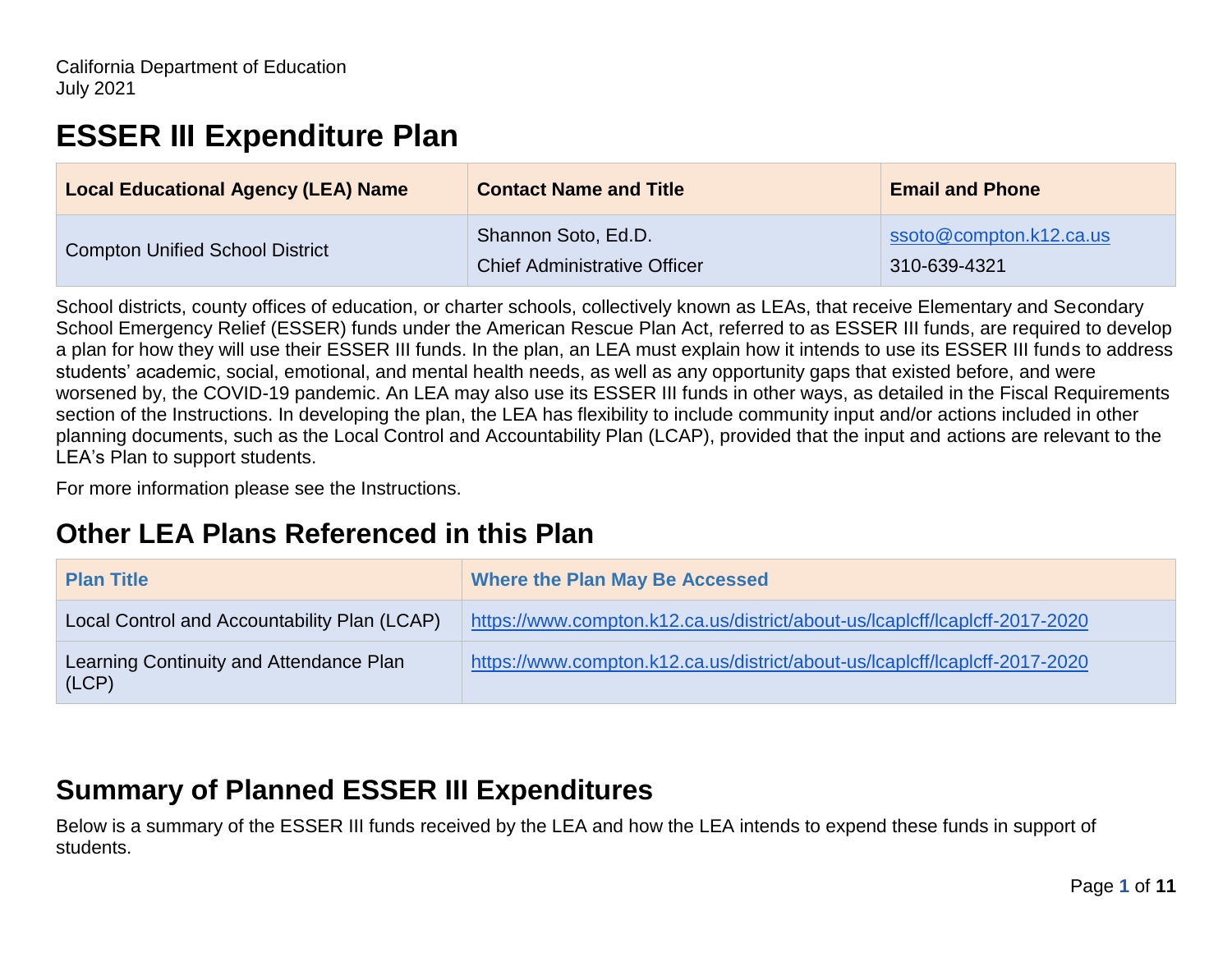\$ 103,106,002

| <b>Plan Section</b>                                                                      | <b>Total Planned ESSER III</b><br><b>Expenditures</b> |
|------------------------------------------------------------------------------------------|-------------------------------------------------------|
| Strategies for Continuous and Safe In-Person Learning                                    | \$75,259,315                                          |
| Addressing Lost Instructional Time (a minimum of 20 percent of the LEAs ESSER III funds) | \$27,846,687                                          |
| Use of Any Remaining Funds                                                               | \$0                                                   |

**Total ESSER III funds included in this plan**

\$ 103,106,002

# **Community Engagement**

An LEA's decisions about how to use its ESSER III funds will directly impact the students, families, and the local community. The following is a description of how the LEA meaningfully consulted with its community members in determining the prevention and mitigation strategies, strategies to address the academic impact of lost instructional time, and any other strategies or activities to be implemented by the LEA. In developing the plan, the LEA has flexibility to include input received from community members during the development of other LEA Plans, such as the LCAP, provided that the input is relevant to the development of the LEA's ESSER III Expenditure Plan.

For specific requirements, including a list of the community members that an LEA is required to consult with, please see the Community Engagement section of the Instructions.

A description of the efforts made by the LEA to meaningfully consult with its required community members and the opportunities provided by the LEA for public input in the development of the plan.

Compton USD made a concentrated effort to provide opportunities for input in the development of all our plans for utilizing our one-time COVID-19 pandemic funds. Teachers and school staff were encouraged to share ideas on appropriate expenditures meeting the funding criteria during staff meetings facilitated by our site leaders. Our parents also had opportunities to provide input as numerous parent meetings such as our Parent Advisory Committee (PAC/DC), District English Language Acquisition Committee (DELAC), Parents with Students Identified with Special Needs Committee (Special Education), and in conjunction with meetings required by the Local Control and Accountability Plan (LCAP).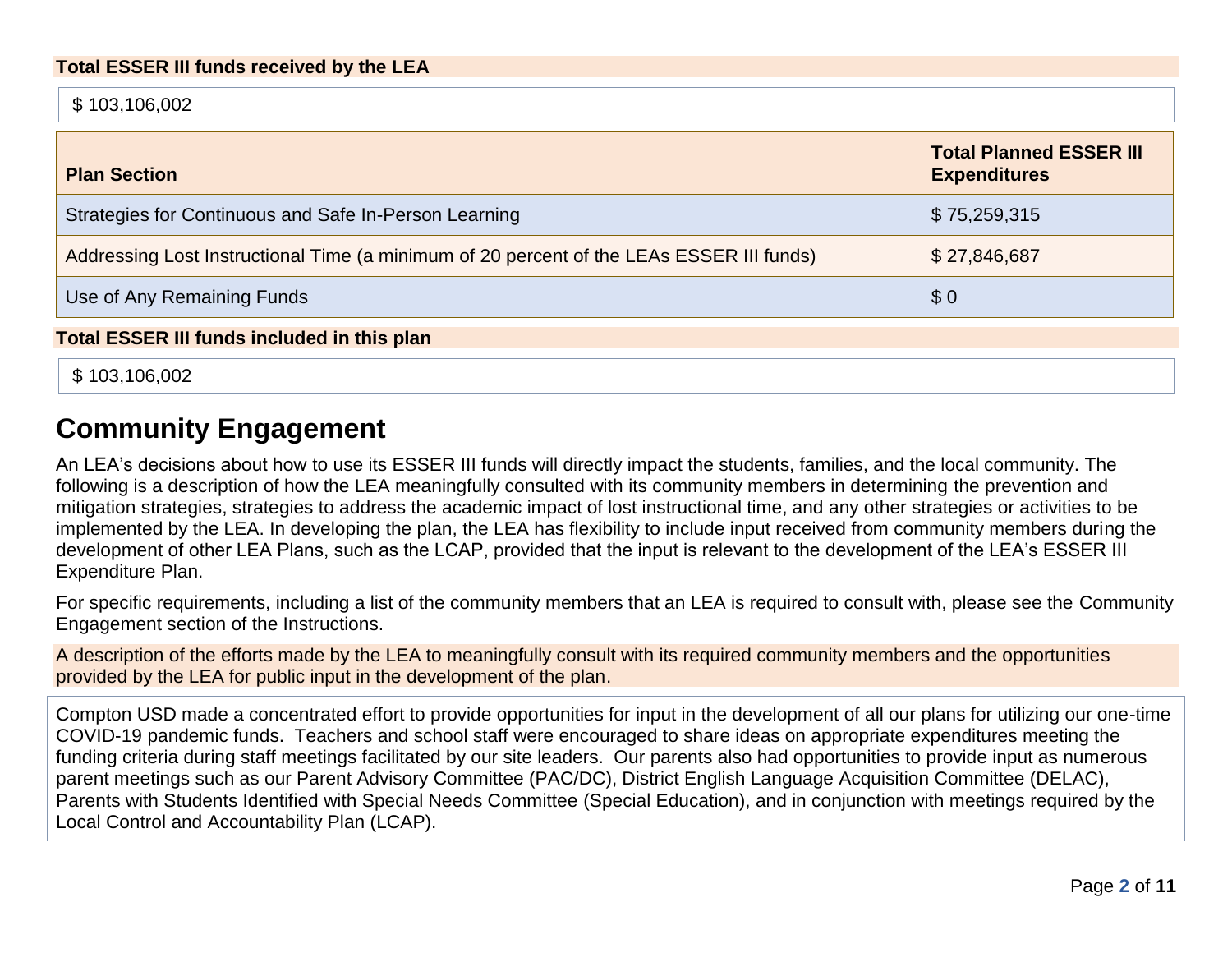As part of the planning process for the CUSD Learning Continuity and Attendance Plan, our district created a Distance Learning Task Force. Our task force is composed of representatives from numerous departments, including Educational Services, Pupil Services (Trauma and Wellness, PBIS, and Foster Youth), Special Education, Business Services, and Facilities/ Maintenance. Our task force has been responsible to work on the plan and we will closely monitor its implementation. In addition, we were also responsible to consult with numerous groups and district wide committees during the development of the plan. The input was collected in a variety of ways including town hall meetings with the community; video conference meetings with parent groups, site administrators, and bargaining unit representatives; as well as surveys shared with teachers, parents, and students.

In the month of July 2020, we held four virtual town hall meetings with the community. During these meetings, we shared the plans to reopen the schools as well as the different learning models that we anticipate seeing during the 2020-2021 school year. Altogether, we had over 1,200 participants, and they provided us with hundreds of comments and very valuable input. Surveys were also sent to teachers, classified staff, and parents, and the data collected was carefully analyzed. A total of 1,168 staff members and 5,174 parents completed the surveys, and their feedback became instrumental as we later started developing our learning continuity plan for this academic year. The Learning Continuity and Attendance Plan was presented to our PAC/DAC and our DELAC/EL PAC on August 31<sup>st</sup>. We held a morning session (10:00 a.m.) with the first group, and an afternoon session (3:30 p.m.) with the second group. Both presentations were done via video conference (Zoom). Participants in these committees had an opportunity to ask questions and they provided valuable input. Our Superintendent provided responses to their comments on September 23. Responses were posted on our CUSD website. On September 1st we presented the plan to site and district administrators, and they also shared ideas and recommendations. Finally, on September 2nd a presentation of the plan was done with the presidents of several of our bargaining units including the Compton Education Association, Teamsters Local 911, California School Employees Association, and AFT-Compton School Police Office Union. In addition to the video presentations, surveys were sent to all the different stakeholder groups including parents (271 responses in Spanish and 743 in English), high school students (1,529 responses), and teachers (449 responses). Surveys were also shared with DELAC, PAC/DAC, Special Education Committee, and bargaining units. In all instances, stakeholders provided multiple recommendations on how to improve distance learning for our students, ideas to bring students back for in-person learning, and ways to address the learning loss that the school closures have caused.

Overall, the feedback that stakeholders have provided during the summer months included valuable insights, recommendations, and questions. These addressed experiences during the spring school closures, priorities for the district's return to distance learning and in person instruction, and input focused on pre-existing issues. Listed below are the key ideas that emerged from the different stakeholder groups.

#### **Parents**

The Reopening of Schools Parent Survey administered in July showed that over 60% of the parents were willing to send their children back to school following either an all-in person or a hybrid/blended model. More than 85% of the parents advocated for the implementation of safety protocols such as daily temperature checks (86.9%), frequent handwashing (88.8%), and frequent sanitation of high-touch areas (86.8%). In addition, parents provided feedback based on how to improve their spring experience with distance learning: 76.3% of the parents asked for teachers to provide ongoing feedback on the academic progress of their students; 65.6% indicated the need for teachers to set learning goals for students and monitor progress towards meeting these goals; and 65.1% of the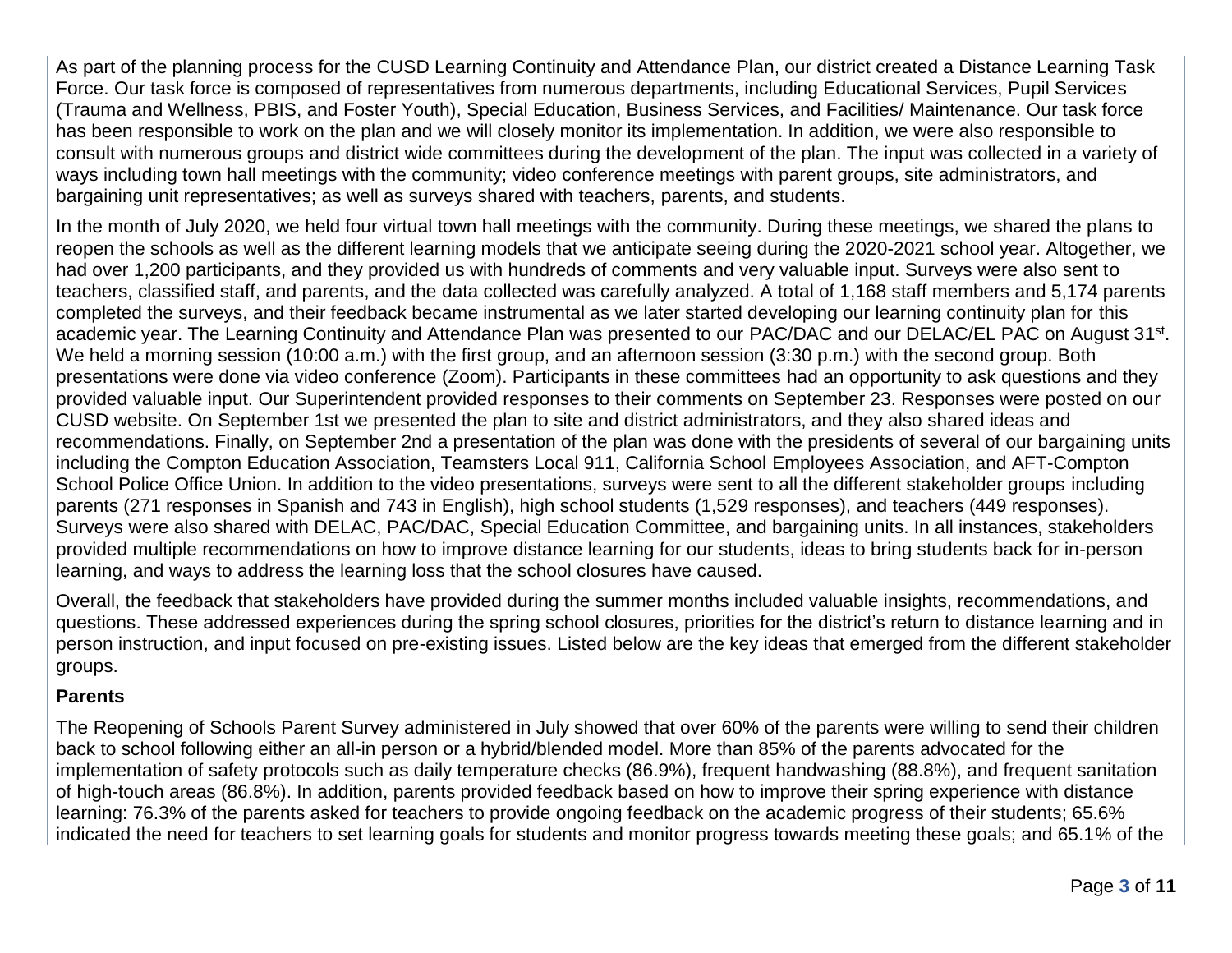parents advocated for tutoring and interventions. Finally, over 61% of the parents indicated that they wanted to see more synchronous teaching (or live lessons with their students) rather than independent work assigned to students (asynchronous learning).

Some of the most significant feedback that we received from parents to include on the Learning Continuity and Attendance Plan is the following:

- Follow CDC guidelines regarding the use of masks, physical distancing and sanitizing of facilities
- Provide students the necessary technology equipment and internet connectivity if necessary
- Limit the number of students in the classroom during in-person learning
- Shorter time online
- Provide tutoring and intervention both in distance learning and in-person learning
- Provide mental health support for students through counselors and social workers
- Provide more opportunities for students to communicate among themselves during distance learning
- Provide office hours so that adults in schools can closely communicate with students and families
- Continue professional development for teachers so that they can be as effective and possible with the new model of teaching and learning • Continue motivation and engagement of students during distance learning through assemblies and/or awards ceremonies
- Healthier food options for students

#### **Teachers**

Some of the most significant feedback that we received from teachers to include on the Learning Continuity and Attendance Plan is the following:

- Continue implementing safety protocols and CDC guidelines
- Reduce class sizes and implement a hybrid model of instruction that would bring the students back to the classroom
- Continue professional development for teachers as well as parents so that they can better support their students
- Reduce screen time to keep students engaged and allow more teacher planning time
- Hire (college) tutors for small group intervention with students
- Offer extended day learning opportunities for students before/after school and on Saturdays
- Provide counseling services for students at the site level and/or create virtual clinics with appointment access
- No synchronous teaching from 11:00 a.m.-12:00 p.m. to allow parents to pick up lunch for their students during that time of the day

### **Students**

The student input collected through a student survey includes the following: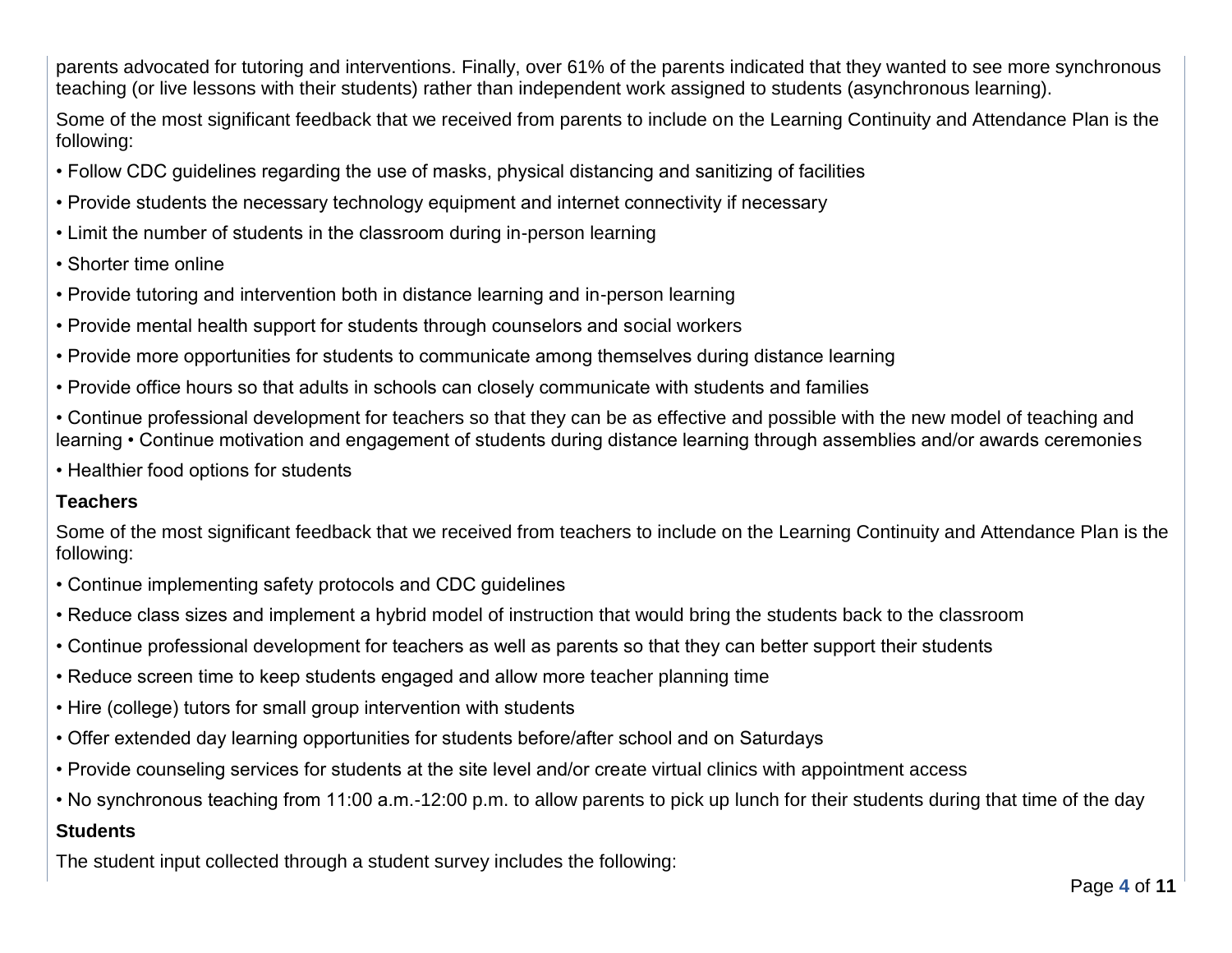• More counseling services are needed in all schools in the areas of mental health, academics, and college planning. Students emphasized the fact that this need predates the pandemic but is even more urgent now.

• Students need more opportunities to share their voice that include authentic questioning, constructive feedback and open dialogue.

• Consistency of instruction is important as well as a balance of synchronous and asynchronous learning. Reduce the number of hours that they are connected online.

• Students need flexibility during distance learning. Receiving assignments and due dates in advance for self-pacing and recorded lessons provide a key support to students who need flexibility.

• Address the learning loss of students and provide support through intervention and tutoring

• Credit recovery opportunities for those students who are credit deficient

### **DELAC**

The most significant feedback that we received from DELAC to include on the Learning Continuity and Attendance Plan is the following:

• Opportunities for students to communicate among themselves and collaborate during distance learning

• Improve communication between teachers and parents during distance learning so that they can better support student learning and their needs

• Access to online instructional programs for English Learners that will help students with language development while filling in their gaps in learning

- Provide support to schools and English Learners through Curriculum Specialists and Bilingual Instructional Assistants
- Provide a better quality of food for students

### **PAC/DAC**

The most significant feedback that we received from DAC/PAC to include on the Learning Continuity and Attendance Plan is the following:

- Enforce the guidance and protocols for school reopening outlined by the district and the Department of Public Health
- Hold office hours so that teachers can support individual students and families' needs
- Balance of synchronous and asynchronous learning. Reduce the number of hours of live teaching/learning
- Reduce the number of students during in-person learning for safety reasons and to better address their academic needs
- Provide professional development for teachers so that they can effectively present content for students in an engaging way
- Individual support and small group intervention for students who have experienced the most significant learning loss
- Administer screening tools and diagnostic assessments to effectively identify the learning loss of students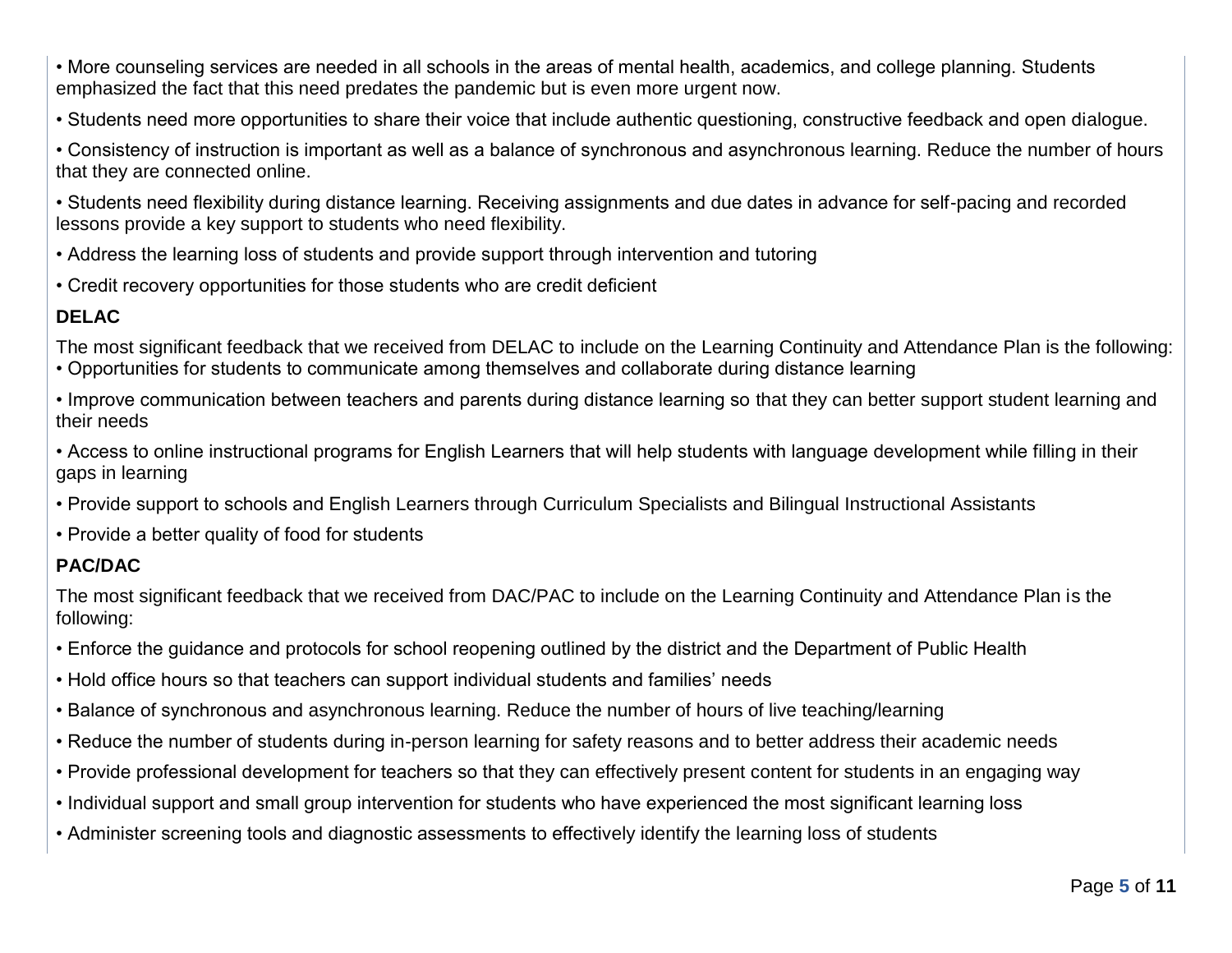#### A description of how the development of the plan was influenced by community input.

As is noted in the previous section, expansive stakeholder engagement efforts resulted in thousands of people providing input and feedback into the District's planning and decision-making processes. Attention was paid not only to the total number of respondents but making sure the feedback was from a representative subpopulation of the overall community. The valuable feedback and recommendations from the different stakeholders provided during our town hall meetings, surveys, and video conferences have influenced multiple components of the CUSD ESSER III Expenditure Plan.

#### Some of these areas are:

**Health and Safety:** The plan calls for the creation of safety protocols in alignment to CDC guidelines to ensure safety for all. As indicated by parents, teachers, and students the plan incorporates actions to acquire the necessary personal protective equipment, health and disinfecting materials, as well as visual cues. Hydration stations, handwashing stations, and new AC units have also been purchased for all schools. Also, custodial staff will continue to receive the necessary training.

**Instructional Schedules:** As clearly requested by the community, and in alignment with state guidelines, the daily schedules reflect a balance of synchronous and asynchronous learning, with multiple opportunities for students to participate in live lessons with their teachers. This is something that parents advocated for in the spring and over the summer. Also, as requested by many parents, as well as teachers and students, the schedules call for daily small group, differentiated instruction as a highly effective teaching approach to ensure we are meeting students at their point of need. The schedules also include daily office hours to provide frequent feedback to parents and students on their academic and social-emotional progress.

**Technology and Connectivity:** Input from stakeholders clearly indicated concerns regarding access to devices and connectivity for a successful implementation of distance learning and the hybrid model. As a response to this need, and after a thorough needs assessment, the district has invested heavily on the necessary technology and hotspots for those students and families in need.

**Interventions and Additional Supports:** Educators, parents, and students advocated in their feedback for tutoring, as well as extended day opportunities before/after school and on Saturdays. Support may be provided by teachers, tutors, (bilingual) instructional assistants, and/or schools' curriculum specialists. High school students also advocated for credit recovery opportunities for those students who are credit deficient. All these additional supports are included in the plan.

**Professional Development for Teachers:** Since March 2020, Compton Unified has conducted ongoing professional development for teachers, specialists, substitute teachers, and other instructional support staff on distance learning. Surveys, town hall meetings, and needs assessments clearly indicate that additional professional development is needed. Professional development will include effective implementation of distance learning as well as the hybrid model, and professional development to meet the specific needs of students with unique needs such as English learners and Special Education Students (SPED students).

**Social-Emotional and Mental Health:** Staff, students, and families shared the need around social emotional wellbeing. The district will continue its wellness initiative and will plan for responding to students' overall wellbeing and emotional support, including mental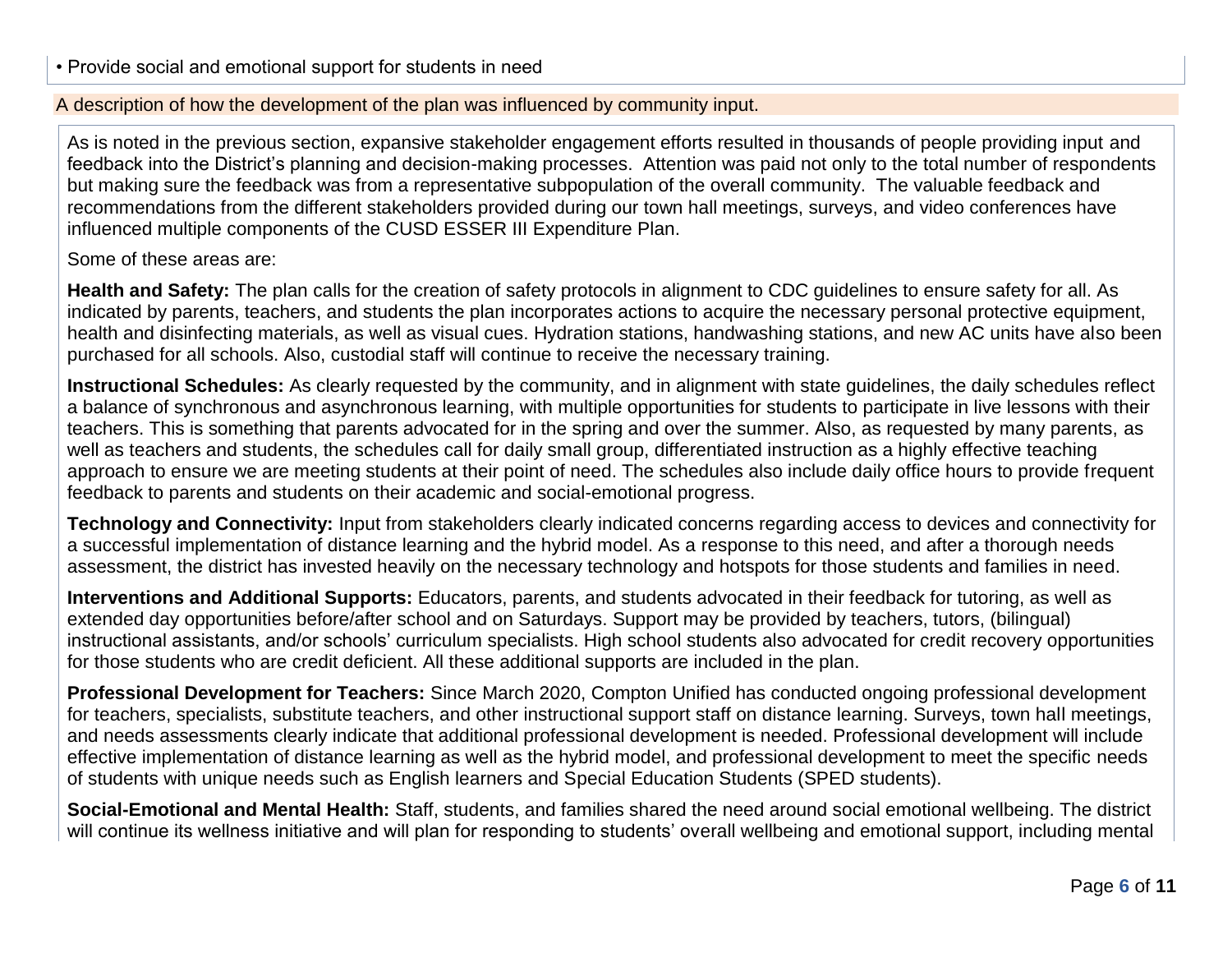health needs. Positive Behavior Intervention Supports (PBIS), restorative practices and circles, and a recently adopted Social Emotional Learning (SEL) program called Second Step will be implemented both during distance learning as well as in-person.

# **Actions and Expenditures to Address Student Needs**

The following is the LEA's plan for using its ESSER III funds to meet students' academic, social, emotional, and mental health needs, as well as how the LEA will address the opportunity gaps that existed before, and were exacerbated by, the COVID-19 pandemic. In developing the plan, the LEA has the flexibility to include actions described in existing plans, including the LCAP and/or Expanded Learning Opportunity (ELO) Grant Plan, to the extent that the action(s) address the requirements of the ESSER III Expenditure Plan.

For specific requirements, please refer to the Actions and Expenditures to Address Student Needs section of the Instructions.

## **Strategies for Continuous and Safe In-Person Learning**

A description of how the LEA will use funds to continuously and safely operate schools for in-person learning in a way that reduces or prevents the spread of the COVID-19 virus.

#### **Total ESSER III funds being used to implement strategies for continuous and safe in-person learning**

\$ 75,259,315

| <b>Plan Alignment</b><br>(if applicable)                                                              | <b>Action Title</b>                                                                                          | <b>Action Description</b>                                                                                                                                                                                                                                                                                                                                                                                          | <b>Planned ESSER III</b><br><b>Funded Expenditures</b> |
|-------------------------------------------------------------------------------------------------------|--------------------------------------------------------------------------------------------------------------|--------------------------------------------------------------------------------------------------------------------------------------------------------------------------------------------------------------------------------------------------------------------------------------------------------------------------------------------------------------------------------------------------------------------|--------------------------------------------------------|
| LCAP, Goal 2,<br>Actions #2.2 and<br>#2.4<br>LCP: PPE,<br>HVAC, and<br>Handwashing<br><b>Stations</b> | Facilities / Safe and Well-<br><b>Maintained Learning</b><br>Environment / Implement<br>COVID-19 Safety Plan | Heating Ventilation and Air Conditioning (HVAC) will be<br>addressed district-wide to enhance air quality. Personal<br>protective equipment (PPE) will continue to be provided<br>to students and staff. To support outdoor dining and<br>provide options for outdoor learning, outdoor furniture will<br>be available for our school sites. Handwashing stations<br>will be purchased in lieu of ongoing rentals. | \$75,259,315                                           |

### **Addressing the Impact of Lost Instructional Time**

A description of how the LEA will use funds to address the academic impact of lost instructional time.

#### **Total ESSER III funds being used to address the academic impact of lost instructional time**

\$ 27,846,687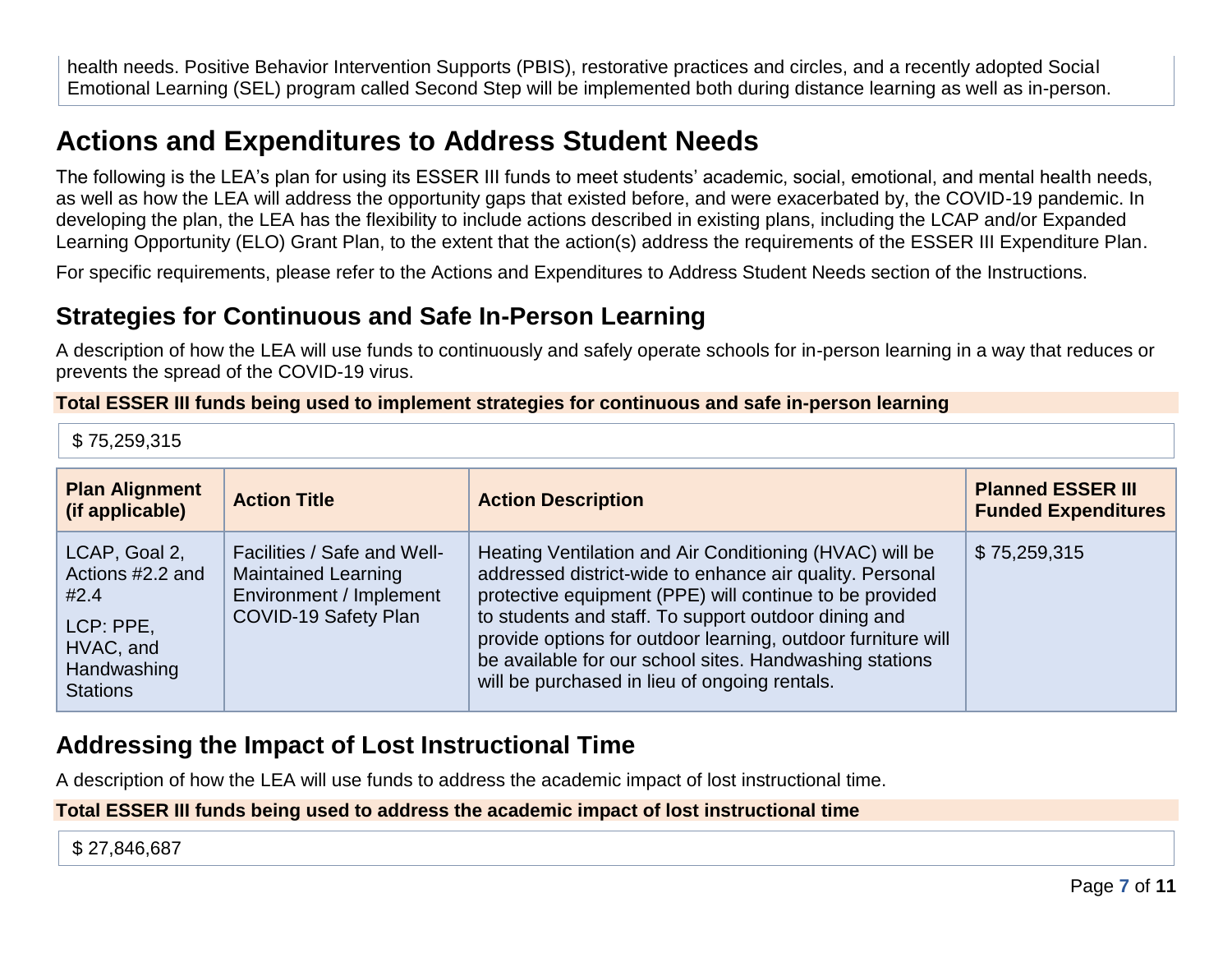| <b>Plan Alignment</b><br>(if applicable)                                                                                                                            | <b>Action Title</b>                                                                                                                           | <b>Action Description</b>                                                                                                                                                                                                                                                                                                                                                                                                                                                                              | <b>Planned ESSER III</b><br><b>Funded Expenditures</b> |
|---------------------------------------------------------------------------------------------------------------------------------------------------------------------|-----------------------------------------------------------------------------------------------------------------------------------------------|--------------------------------------------------------------------------------------------------------------------------------------------------------------------------------------------------------------------------------------------------------------------------------------------------------------------------------------------------------------------------------------------------------------------------------------------------------------------------------------------------------|--------------------------------------------------------|
| LCAP, Goal #1,<br>Actions #1.10,<br>#1.11, #1.12 and<br>#1.13<br>LCP: Academic<br>Interventions for<br>Low-Income<br>Students,<br><b>Summer Learning</b><br>Program | Instructional Program,<br>Enrichment, and<br><b>Interventions</b>                                                                             | All students will receive high quality instruction, effective<br>interventions, and academic support that will demonstrate<br>growth towards meeting or exceeding standards in<br>English Language Arts, Mathematics, and Science as<br>evidenced by state and local assessments and course<br>grades supported through additional intervention<br>instructional assistants, support from college tutors,<br>before/after school intervention and Saturday school, and<br>our Summer Learning Program. | \$17,569,338                                           |
| LCAP, Goal 2,<br>Actions #2.1,<br>#2.8 and #2.9<br><b>LCP: Classroom</b><br>Technology to<br>Enhance In-<br>Person Model                                            | <b>Access to Core Textbooks</b><br>and Supplementary<br>Standards-Aligned<br><b>Instructional Materials,</b><br><b>Supplies and Resources</b> | Instructional materials, supplies, and resources will be<br>provided to help support the core program, electives,<br>career technical education, and Advanced Placement<br>courses. Chromebooks and hotspots will continue to be<br>acquired and supported. Interactive touchscreen panels<br>will continue to be supported to enhance in-person<br>instruction and minimize teacher and student movement<br>while delivering in-person instruction.                                                   | \$7,277,349                                            |
| LCAP, Goal #3,<br>Actions #3.8 and<br>#3.9                                                                                                                          | <b>College and Career</b><br><b>Readiness</b>                                                                                                 | Monitoring and an early warning system for Black<br>students, English Learners, Foster Youth and students in<br>transition will be provided support and resources to<br>increase student connectedness, engagement and to<br>increase student achievement by closing<br>opportunity/achievement gaps. Increased work-based<br>learning opportunities for our high school Career<br>Technical Education (CTE) will be addressed by<br>providing additional resources and support.                       | \$1,500,000                                            |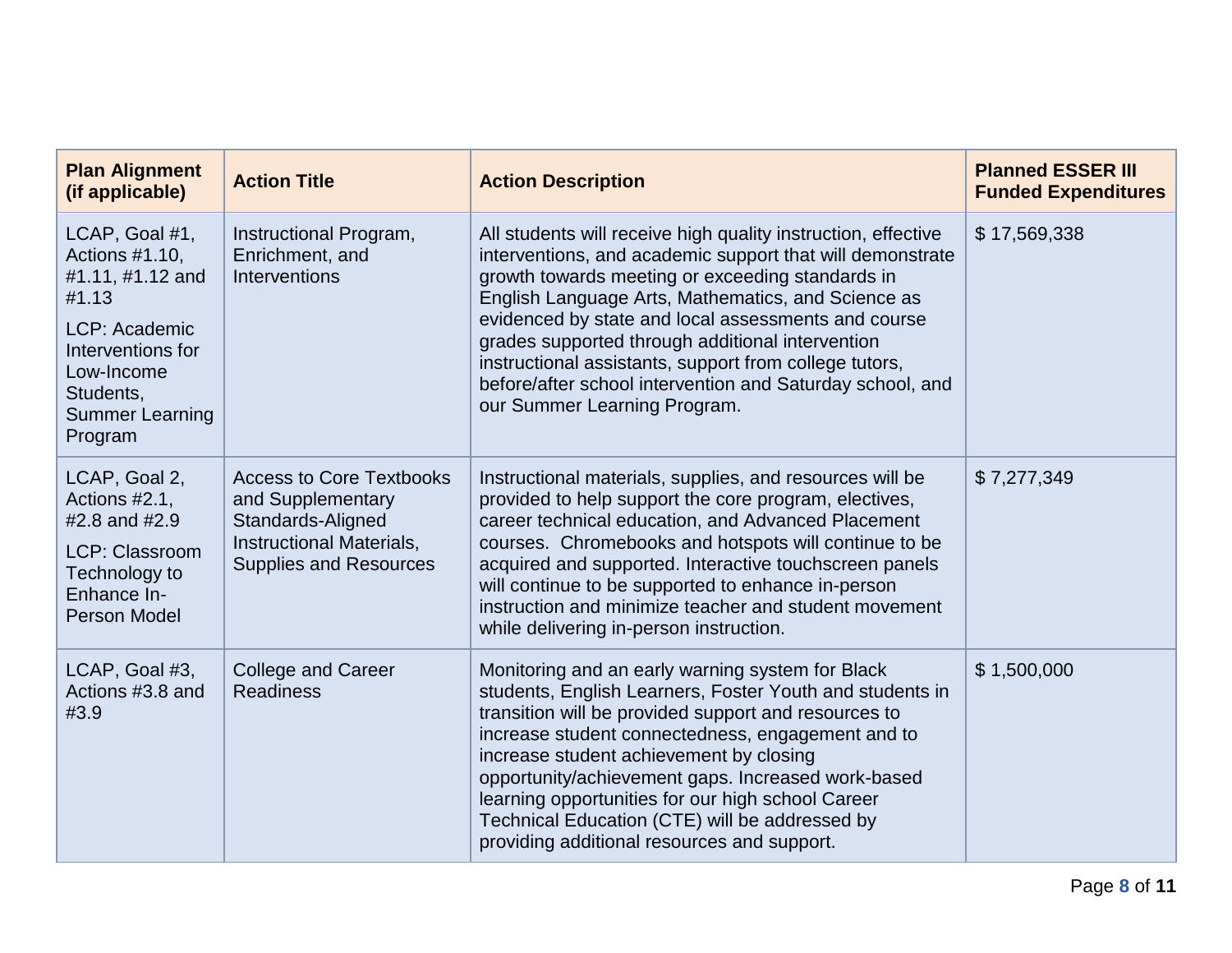| LCAP, Goal #4,<br>Actions #4.1,<br>#4.2, #4.3, #4.4<br>and $#4.5$<br>LCP: Addressing<br>the Mental Health<br>and Social<br><b>Emotional Well-</b><br>being of Staff | School Climate (PBI, SEL,<br>Mental Health), Student<br>and Family Engagement /<br><b>Addressing the Mental</b><br>Health and Social and<br>Emotional Well-being of<br>staff / Expansion of<br><b>Wellness Centers</b> | Basic mental health services as college and career in<br>addition to personal mentoring services will be provided<br>to students and staff. Improving school climate and<br>increasing pupil engagement will be addressed by<br>providing a safe and supportive environment with strong<br>adult relationships which will promote a sense of<br>belonging, especially for students with disabilities, low-<br>income students, foster youth, English Learners and<br>those who are experiencing homelessness through the<br>expansion of our Wellness Centers. Our existing<br>Attendance Task will continue to monitor student<br>attendance and maintain re-engagement strategies<br>through attendance incentives. | \$1,500,000 |
|---------------------------------------------------------------------------------------------------------------------------------------------------------------------|------------------------------------------------------------------------------------------------------------------------------------------------------------------------------------------------------------------------|-----------------------------------------------------------------------------------------------------------------------------------------------------------------------------------------------------------------------------------------------------------------------------------------------------------------------------------------------------------------------------------------------------------------------------------------------------------------------------------------------------------------------------------------------------------------------------------------------------------------------------------------------------------------------------------------------------------------------|-------------|
|---------------------------------------------------------------------------------------------------------------------------------------------------------------------|------------------------------------------------------------------------------------------------------------------------------------------------------------------------------------------------------------------------|-----------------------------------------------------------------------------------------------------------------------------------------------------------------------------------------------------------------------------------------------------------------------------------------------------------------------------------------------------------------------------------------------------------------------------------------------------------------------------------------------------------------------------------------------------------------------------------------------------------------------------------------------------------------------------------------------------------------------|-------------|

### **Use of Any Remaining Funds**

A description of how the LEA will use any remaining ESSER III funds, as applicable.

**Total ESSER III funds being used to implement additional actions**

\$ 0.00

# **Ensuring Interventions are Addressing Student Needs**

The LEA is required to ensure its interventions will respond to the academic, social, emotional, and mental health needs of all students, and particularly those students most impacted by the COVID–19 pandemic. The following is the LEA's plan for ensuring that the actions and expenditures in the plan are addressing the identified academic, social, emotional, and mental health needs of its students, and particularly those students most impacted by the COVID–19 pandemic.

| <b>Action Title(s)</b>                                                                                       | <b>How Progress will be Monitored</b>                                                                   | <b>Frequency of Progress Monitoring</b> |
|--------------------------------------------------------------------------------------------------------------|---------------------------------------------------------------------------------------------------------|-----------------------------------------|
| Facilities / Safe and Well-<br><b>Maintained Learning</b><br>Environment / Implement<br>COVID-19 Safety Plan | The Business Services and Human Resources<br>Department will monitor progress. Measures may<br>include: | Progress will be assessed quarterly     |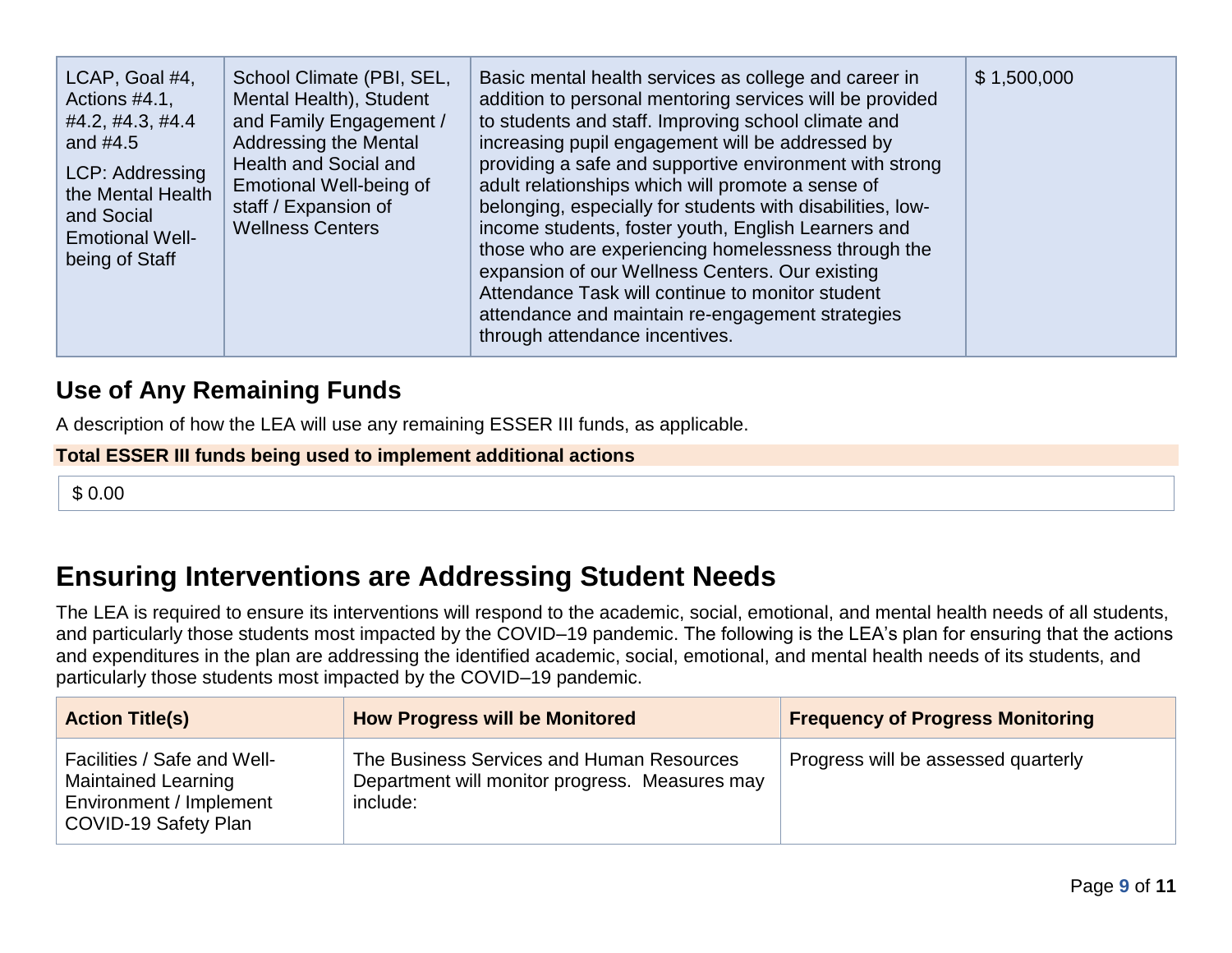|                                                                                                                                             | Documentation of COVID mitigation.<br>testing, contact tracing, and management<br>efforts<br>Descriptive documentation of physical<br>building infrastructure adjustments to<br>mitigate COVID                                                                                                                                                                                                                          |                                     |
|---------------------------------------------------------------------------------------------------------------------------------------------|-------------------------------------------------------------------------------------------------------------------------------------------------------------------------------------------------------------------------------------------------------------------------------------------------------------------------------------------------------------------------------------------------------------------------|-------------------------------------|
| <b>Access to Core Textbooks and</b><br><b>Supplementary Standards-</b><br>Aligned Instructional Materials,<br><b>Supplies and Resources</b> | The Education Services division will monitor the<br>progress to the extent in which actions are<br>implemented across the district and in each<br>school. Measures may include:<br>Descriptive documentation of<br>new/expanded programs and services<br>Student participation in expanded learning<br>programs and services                                                                                            | Progress will be assessed quarterly |
| Instructional Program,<br>Enrichment, and Interventions                                                                                     | The Education Services division will monitor the<br>progress to the extent in which actions are<br>implemented across the district and in each<br>school. Measures may include:<br>Descriptive documentation of<br>new/expanded programs and services<br>Student participation in expanded learning<br>programs and services                                                                                            | Progress will be assessed annually  |
| <b>College and Career Readiness</b>                                                                                                         | The College and Career Readiness Division,<br>Career Technical Education Division along with<br>Black Achievement Division will monitor the<br>progress to the extent in which actions are<br>implemented across the district and in each<br>school. Measures may include:<br>Descriptive documentation of<br>new/expanded programs and services<br>Student participation in expanded learning<br>programs and services | Progress will be assessed annually  |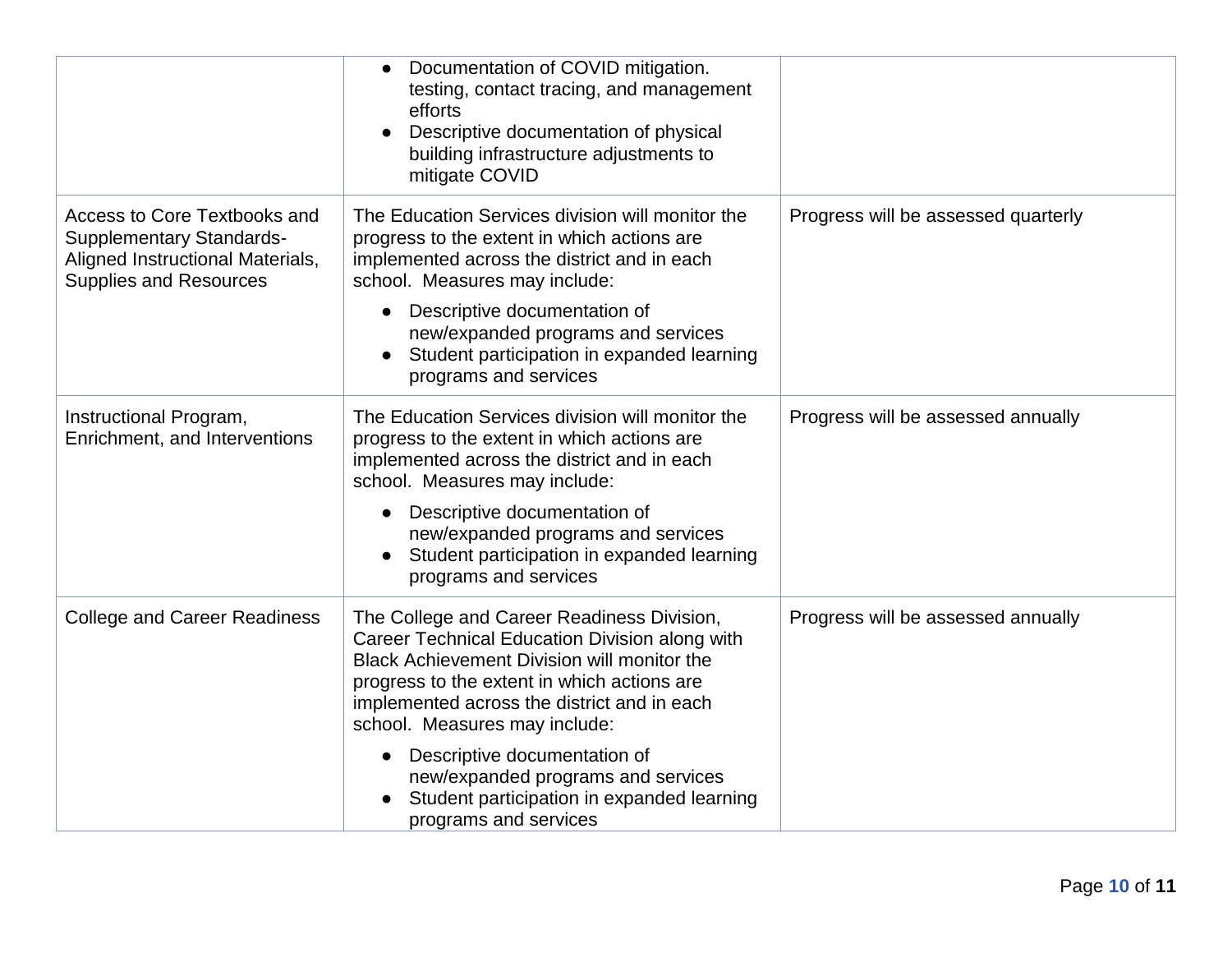|                                                                                                                                                                                                               | Descriptive documentation of effects upon<br>graduation rates and CTE completion rates                                                                                                                                                                                                                                                                  |                                    |
|---------------------------------------------------------------------------------------------------------------------------------------------------------------------------------------------------------------|---------------------------------------------------------------------------------------------------------------------------------------------------------------------------------------------------------------------------------------------------------------------------------------------------------------------------------------------------------|------------------------------------|
| School Climate (PBI, SEL,<br>Mental Health), Student and<br>Family Engagement /<br>Addressing the Mental Health<br>and Social and Emotional Well-<br>being of staff / Expansion of<br><b>Wellness Centers</b> | The Pupil Services Department will monitor the<br>progress to the extent in which actions are<br>implemented across the district and in each<br>school. Measures may include:<br>Descriptive documentation of<br>new/expanded programs and services<br>Descriptive documentation of attendance<br>rates<br>Student utilization of site Wellness Centers | Progress will be assessed annually |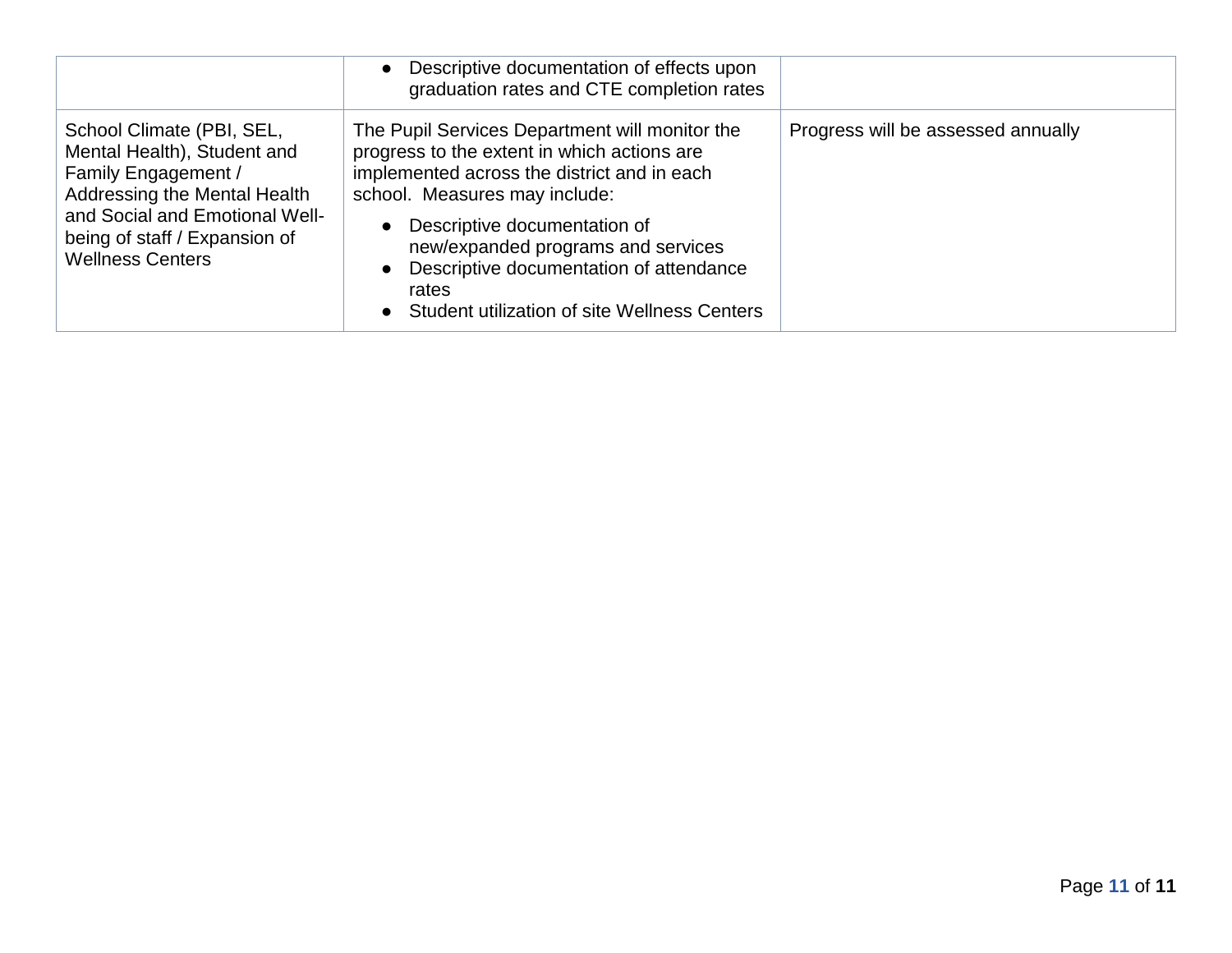# **ESSER III Expenditure Plan Instructions**

#### **Introduction**

School districts, county offices of education (COEs), or charter schools, collectively known as local educational agencies (LEAs), that receive Elementary and Secondary School Emergency Relief (ESSER) funds under the American Rescue Plan (ARP) Act, referred to as ESSER III funds, are required to develop a plan for how they will use ESSER III funds to, at a minimum, address students' academic, social, emotional, and mental health needs, as well as the opportunity gaps that existed before, and were exacerbated by, the COVID-19 pandemic.

The plan must be adopted by the local governing board or body of the LEA at a public meeting on or before October 29, 2021 and must be submitted for review and approval within five days of adoption. A school district must submit its ESSER III Expenditure Plan to its COE for review and approval; a COE must submit its plan to the California Department of Education for review and approval. A charter school must submit its plan to its chartering authority for review and to the COE of the county in which the charter school operates for review and approval.

In addition, consistent with the requirements of the ARP, Volume 86, *Federal Register*, page 21201, April 22, 2021, the ESSER III Expenditure Plan must be:

- Written in an understandable and uniform format;
- Written in a language that parents can understand, to the extent practicable;
	- o If it is not practicable to provide written translations to a parent with limited English proficiency, the plan must be orally translated for parents
- Provided in an alternative format to a parent who is an individual with a disability as defined by the Americans with Disabilities Act, upon request; and
- Be made publicly available on the LEA's website.

For additional information regarding ESSER III funding please see the ARP Act Funding web page at [https://www.cde.ca.gov/fg/cr/arpact.asp.](https://www.cde.ca.gov/fg/cr/arpact.asp)

*For technical assistance related to the ESSER III Expenditure Plan template and instructions, please contact [LCFF@cde.ca.gov.](mailto:LCFF@cde.ca.gov) For all other questions related to ESSER III, please contact [EDReliefFunds@cde.ca.gov.](mailto:EDReliefFunds@cde.ca.gov)* 

### **Fiscal Requirements**

● The LEA must use at least 20 percent (20%) of its ESSER III apportionment for expenditures related to addressing the academic impact of lost instructional time through the implementation of evidence-based interventions, such as summer learning or summer enrichment, extended day, comprehensive afterschool programs, or extended school year programs.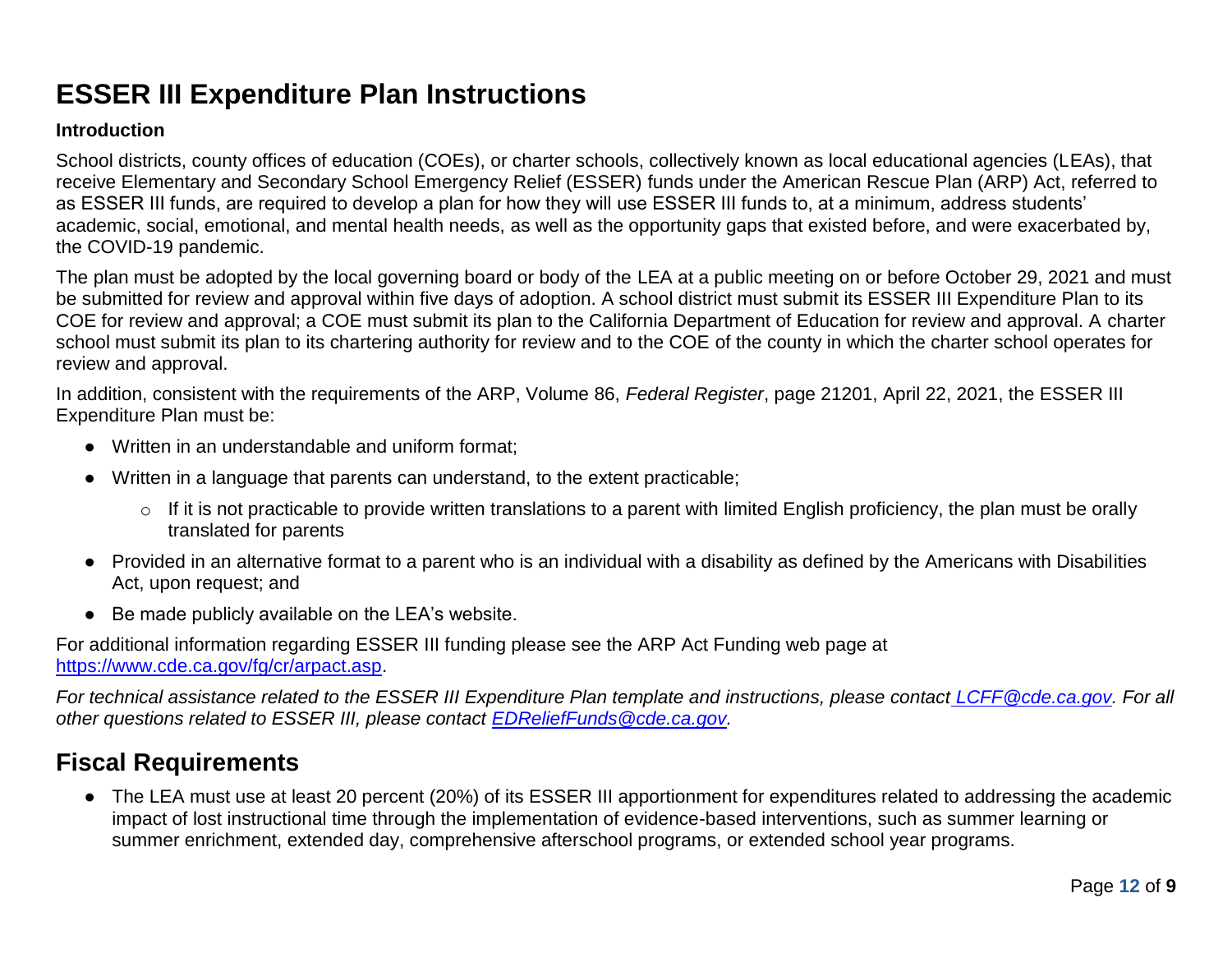- o For purposes of this requirement, "evidence-based interventions" include practices or programs that have evidence to show that they are effective at producing results and improving outcomes when implemented. This kind of evidence has generally been produced through formal studies and research. There are four tiers, or levels, of evidence:
	- **Tier 1 – Strong Evidence**: the effectiveness of the practices or programs is supported by one or more welldesigned and well-implemented randomized control experimental studies.
	- **Tier 2 – Moderate Evidence**: the effectiveness of the practices or programs is supported by one or more welldesigned and well-implemented quasi-experimental studies.
	- **Tier 3 – Promising Evidence**: the effectiveness of the practices or programs is supported by one or more welldesigned and well-implemented correlational studies (with statistical controls for selection bias).
	- **Tier 4 Demonstrates a Rationale**: practices that have a well-defined logic model or theory of action, are supported by research, and have some effort underway by a State Educational Agency, LEA, or outside research organization to determine their effectiveness.
- o For additional information please see the Evidence-Based Interventions Under the ESSA web page at [https://www.cde.ca.gov/re/es/evidence.asp.](https://www.cde.ca.gov/re/es/evidence.asp)
- The LEA must use the remaining ESSER III funds consistent with section  $2001(e)(2)$  of the ARP Act, including for:
	- o Any activity authorized by the Elementary and Secondary Education Act (ESEA) of 1965;
	- $\circ$  Any activity authorized by the Individuals with Disabilities Education Act (IDEA);
	- o Any activity authorized by the Adult Education and Family Literacy Act;
	- o Any activity authorized by the Carl D. Perkins Career and Technical Education Act of 2006;
	- o Coordination of preparedness and response efforts of LEAs with State, local, Tribal, and territorial public health departments, and other relevant agencies, to improve coordinated responses among such entities to prevent, prepare for, and respond to COVID-19;
	- $\circ$  Activities to address the unique needs of low-income students, students with disabilities, English learners, racial and ethnic minorities, homeless students, and foster youth, including how outreach and service delivery will meet the needs of each population;
	- o Developing and implementing procedures and systems to improve the preparedness and response efforts of LEAs;
	- o Training and professional development for staff of the LEA on sanitation and minimizing the spread of infectious diseases;
	- o Purchasing supplies to sanitize and clean the facilities of an LEA, including buildings operated by such agency;
	- o Planning for, coordinating, and implementing activities during long-term closures, including providing meals to eligible students, providing technology for online learning to all students, providing guidance for carrying out requirements under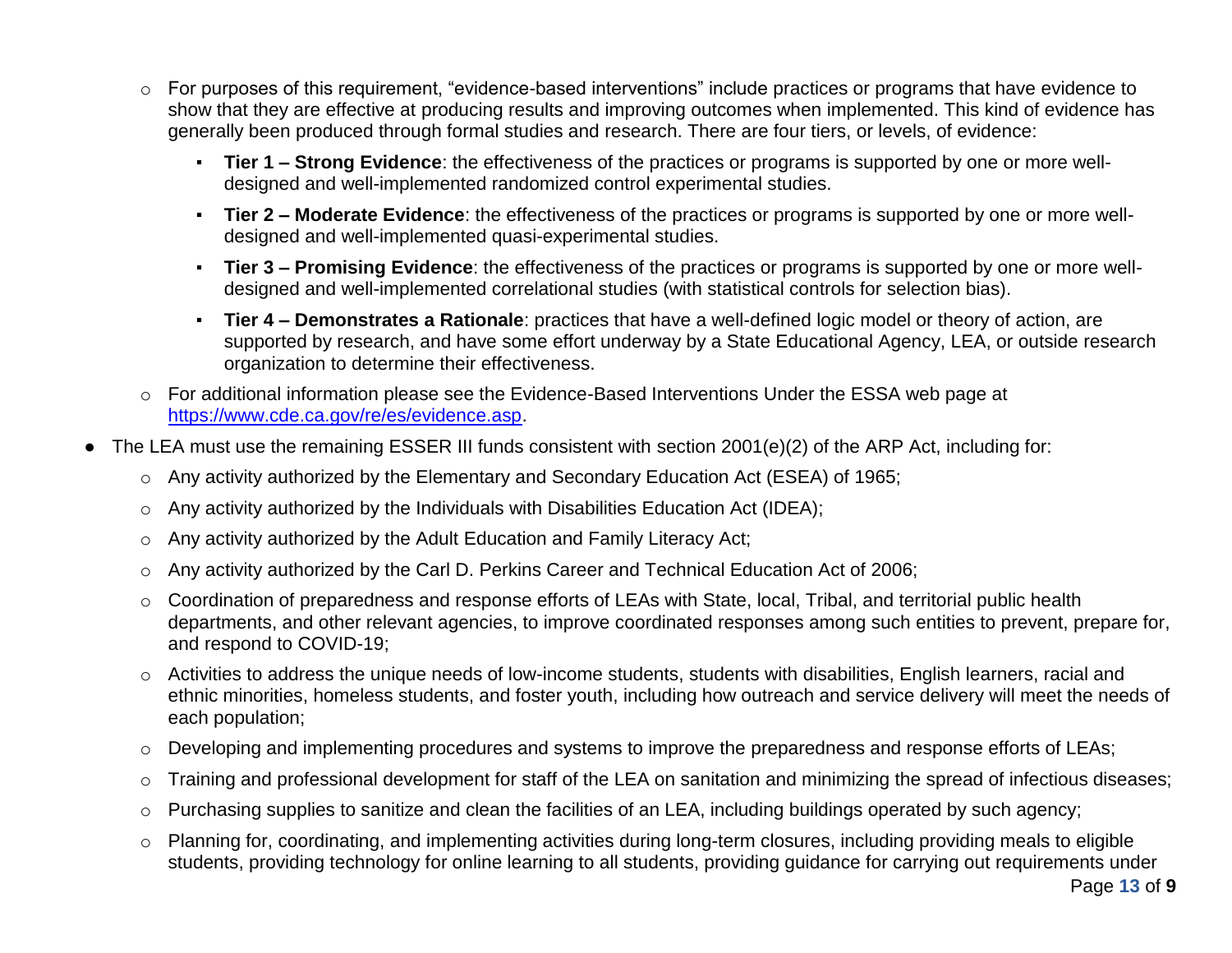IDEA, and ensuring other educational services can continue to be provided consistent with all Federal, State, and local requirements;

- o Purchasing education technology (including hardware, software, and connectivity) for students who are served by the LEA that aids in regular and substantive educational interaction between students and their classroom instructors, including low-income students and children with disabilities, which may include assistive technology or adaptive equipment;
- o Providing mental health services and supports, including through the implementation of evidence-based full-service community schools;
- $\circ$  Planning and implementing activities related to summer learning and supplemental after school programs, including providing classroom instruction or online learning during the summer months and addressing the needs of underserved students;
- $\circ$  Addressing learning loss among students, including underserved students, by:
	- Administering and using high-quality assessments that are valid and reliable, to accurately assess students' academic progress and assist educators in meeting students' academic needs, including through differentiated instruction,
	- **Implementing evidence-based activities to meet the comprehensive needs of students,**
	- Providing information and assistance to parents and families of how they can effectively support students, including in a distance learning environment, and
	- Tracking student attendance and improving student engagement in distance education;

**Note:** A definition of "underserved students" is provided in the Community Engagement section of the instructions.

- o School facility repairs and improvements to enable operation of schools to reduce risks of virus transmission and exposure to environmental health hazards, and to support student health needs;
- o Inspection, testing, maintenance, repair, replacement, and upgrade projects to improve the indoor air quality in school facilities, including mechanical and nonmechanical heating, ventilation, and air conditioning systems, filtering, purification and other air cleaning, fans, control systems, and window and door replacement;
- o Developing strategies and implementing public health protocols including, to the greatest extent practicable, policies in line with guidance from the Centers for Disease Control and Prevention (CDC) for the reopening and operation of school facilities to effectively maintain the health and safety of students, educators, and other staff;
- $\circ$  Other activities that are necessary to maintain the operation of and continuity of services in LEAs and continuing to employ existing staff of the LEA.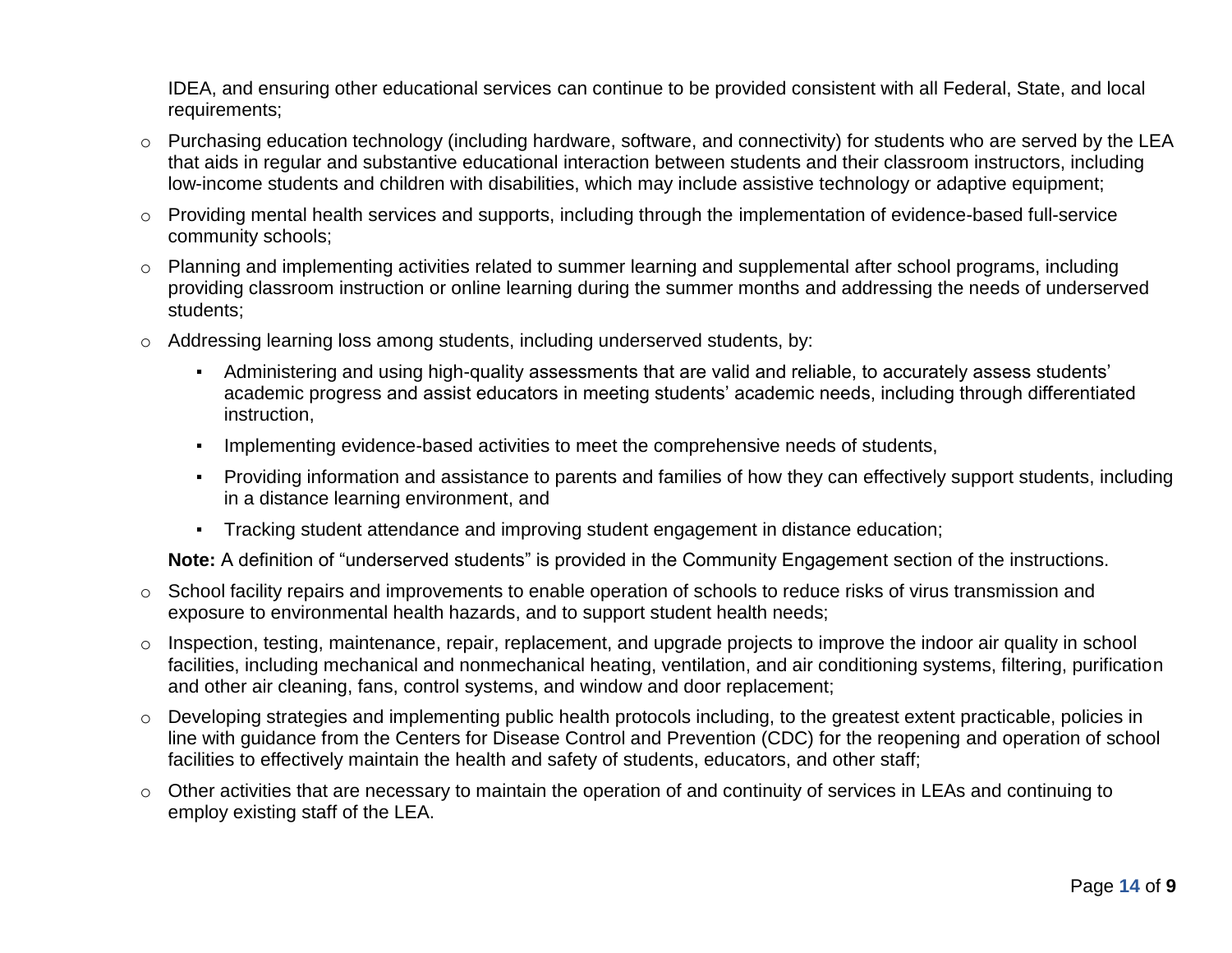## **Other LEA Plans Referenced in this Plan**

In developing the plan, the LEA has flexibility to include community input and/or actions included in other planning documents, such as the Local Control and Accountability Plan (LCAP) and/or the Expanded Learning Opportunities (ELO) Grant Plan, provided that the input and/or actions address the requirements of the ESSER III Expenditure Plan.

An LEA that chooses to utilize community input and/or actions from other planning documents must provide the name of the plan(s) referenced by the LEA and a description of where the plan(s) may be accessed by the public (such as a link to a web page or the street address of where the plan(s) are available) in the table. The LEA may add or delete rows from the table as necessary.

An LEA that chooses not to utilize community input and/or actions from other planning documents may provide a response of "Not Applicable" in the table.

## **Summary of Expenditures**

The Summary of Expenditures table provides an overview of the ESSER III funding received by the LEA and how the LEA plans to use its ESSER III funds to support the strategies and interventions being implemented by the LEA.

#### **Instructions**

For the 'Total ESSER III funds received by the LEA,' provide the total amount of ESSER III funds received by the LEA.

In the Total Planned ESSER III Expenditures column of the table, provide the amount of ESSER III funds being used to implement the actions identified in the applicable plan sections.

For the 'Total ESSER III funds included in this plan,' provide the total amount of ESSER III funds being used to implement actions in the plan.

## **Community Engagement**

#### **Purpose and Requirements**

An LEA's decisions about how to use its ESSER III funds will directly impact the students, families, and the local community, and thus the LEA's plan must be tailored to the specific needs faced by students and schools. These community members will have significant insight into what prevention and mitigation strategies should be pursued to keep students and staff safe, as well as how the various COVID–19 prevention and mitigation strategies impact teaching, learning, and day-to-day school experiences.

An LEA must engage in meaningful consultation with the following community members, as applicable to the LEA:

- Students:
- Families, including families that speak languages other than English;
- School and district administrators, including special education administrators;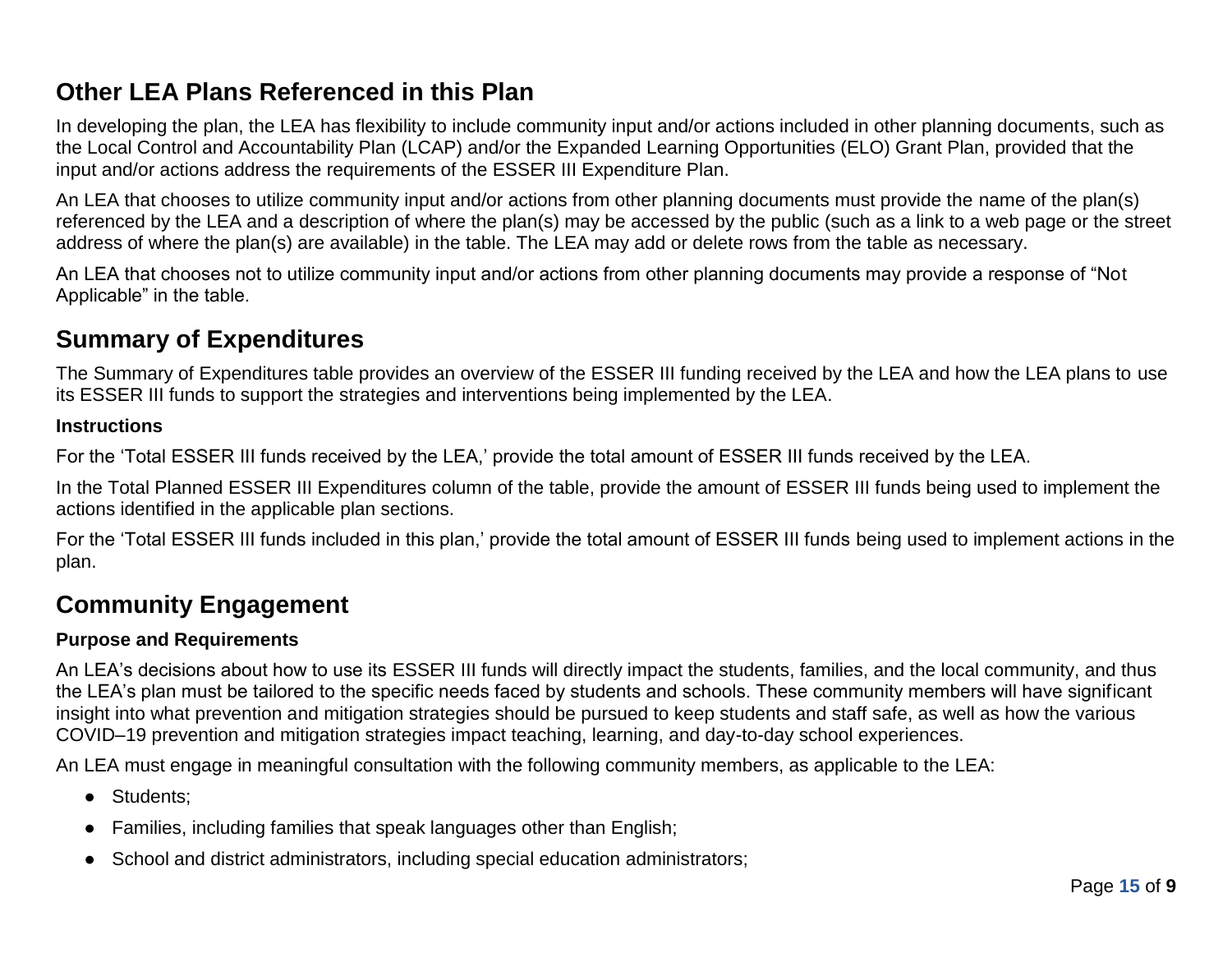● Teachers, principals, school leaders, other educators, school staff, and local bargaining units, as applicable.

"Meaningful consultation" with the community includes considering the perspectives and insights of each of the required community members in identifying the unique needs of the LEA, especially related to the effects of the COVID-19 pandemic. Comprehensive strategic planning will utilize these perspectives and insights to determine the most effective strategies and interventions to address these needs through the programs and services the LEA implements with its ESSER III funds.

Additionally, an LEA must engage in meaningful consultation with the following groups to the extent that they are present or served in the LEA:

- Tribes;
- Civil rights organizations, including disability rights organizations (e.g. the American Association of People with Disabilities, the American Civil Liberties Union, National Association for the Advancement of Colored People, etc.); and
- Individuals or advocates representing the interests of children with disabilities, English learners, homeless students, foster youth, migratory students, children who are incarcerated, and other underserved students.
	- o For purposes of this requirement "underserved students" include:
		- **Students who are low-income:**
		- **Students who are English learners;**
		- Students of color;
		- Students who are foster youth;
		- Homeless students;
		- Students with disabilities; and
		- Migratory students.

LEAs are also encouraged to engage with community partners, expanded learning providers, and other community organizations in developing the plan.

Information and resources that support effective community engagement may be found under *Resources* on the following web page of the CDE's website: [https://www.cde.ca.gov/re/lc.](https://www.cde.ca.gov/re/lc)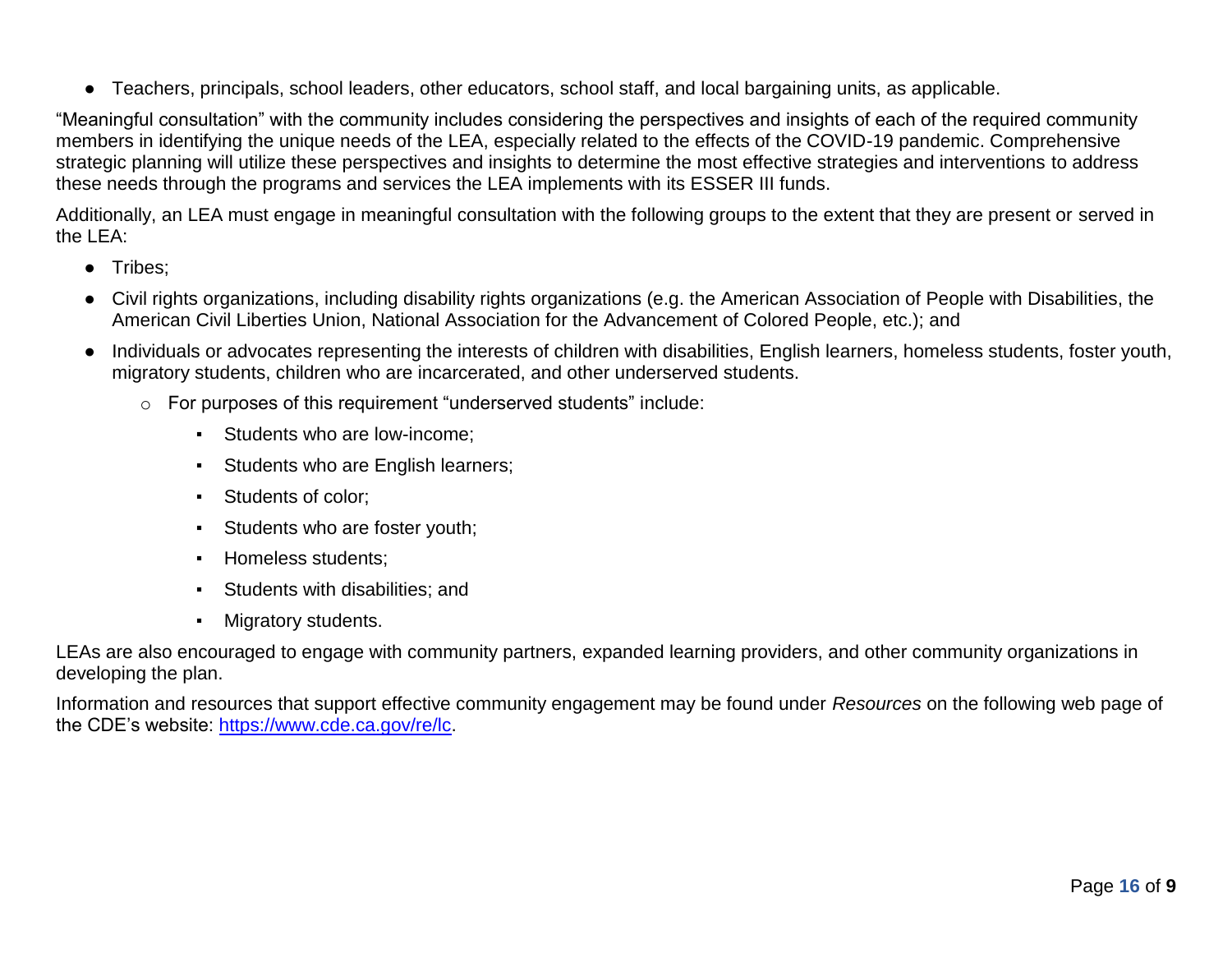### **Instructions**

In responding to the following prompts, the LEA may reference or include input provided by community members during the development of existing plans, including the LCAP and/or the ELO Grant Plan, to the extent that the input is applicable to the requirements of the ESSER III Expenditure Plan. Descriptions provided should include sufficient detail yet be sufficiently succinct to promote a broad understanding among the LEA's local community.

#### **A description of the efforts made by the LEA to meaningfully consult with its required community members and the opportunities provided by the LEA for public input in the development of the plan.**

A sufficient response to this prompt will describe how the LEA sought to meaningfully consult with its required community members in the development of the plan, how the LEA promoted the opportunities for community engagement, and the opportunities that the LEA provided for input from the public at large into the development of the plan.

As noted above, a description of "meaningful consultation" with the community will include an explanation of how the LEA has considered the perspectives and insights of each of the required community members in identifying the unique needs of the LEA, especially related to the effects of the COVID-19 pandemic.

#### **A description of the how the development of the plan was influenced by community input.**

A sufficient response to this prompt will provide clear, specific information about how input from community members and the public at large was considered in the development of the LEA's plan for its use of ESSER III funds. This response must describe aspects of the ESSER III Expenditure Plan that were influenced by or developed in response to input from community members.

- For the purposes of this prompt, "aspects" may include:
	- Prevention and mitigation strategies to continuously and safely operate schools for in-person learning;
	- Strategies to address the academic impact of lost instructional time through implementation of evidence-based interventions (e.g. summer learning or summer enrichment, extended day, comprehensive afterschool programs, or extended school year programs);
	- Any other strategies or activities implemented with the LEA's ESSER III fund apportionment consistent with section 2001(e)(2) of the ARP Act; and
	- Progress monitoring to ensure interventions address the academic, social, emotional, and mental health needs for all students, especially those students disproportionately impacted by COVID-19

For additional information and guidance, please see the U.S. Department of Education's Roadmap to Reopening Safely and Meeting All Students' Needs Document, available here: [https://www2.ed.gov/documents/coronavirus/reopening-2.pdf.](https://www2.ed.gov/documents/coronavirus/reopening-2.pdf)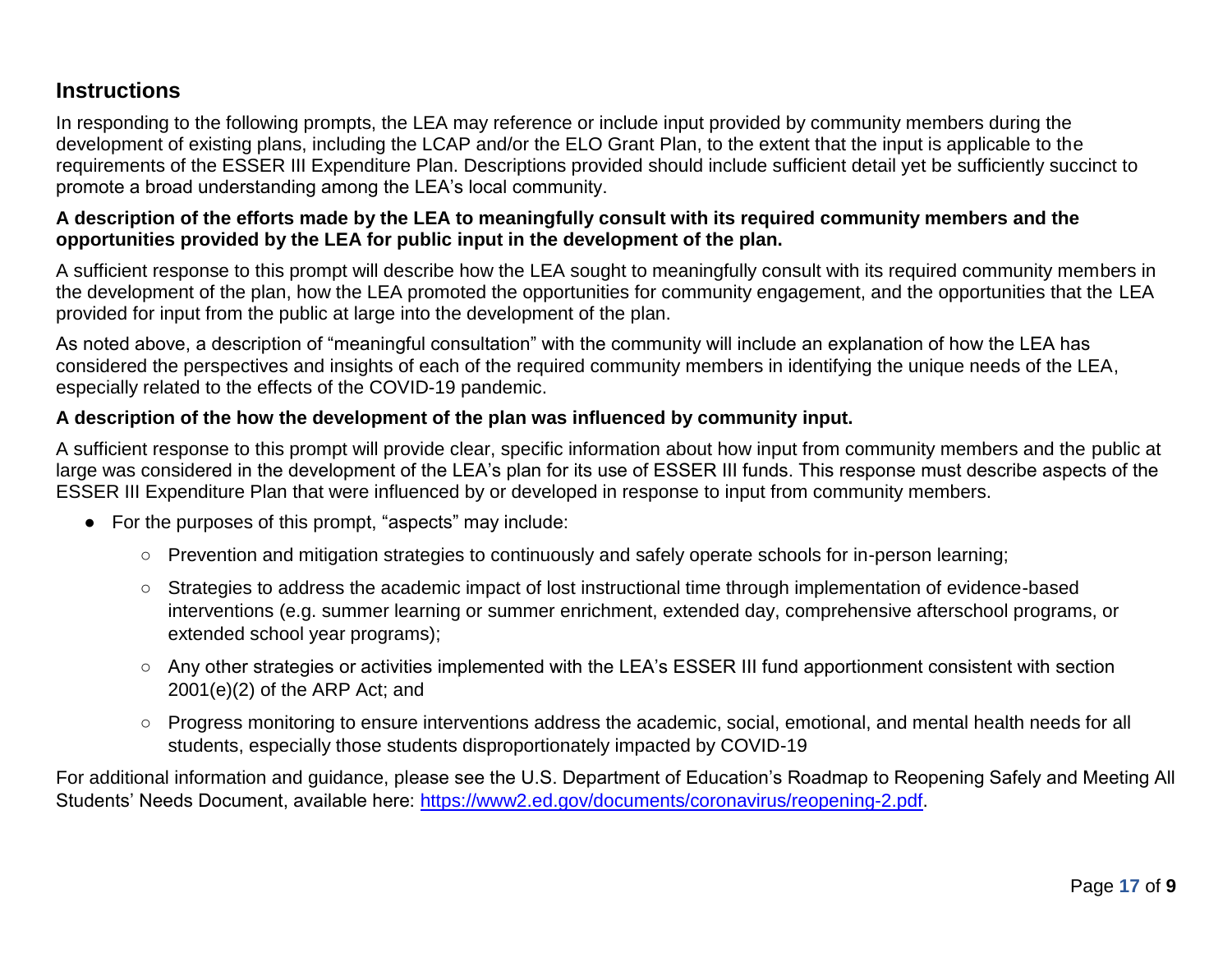## **Planned Actions and Expenditures**

#### **Purpose and Requirements**

As noted in the Introduction, an LEA receiving ESSER III funds is required to develop a plan to use its ESSER III funds to, at a minimum, address students' academic, social, emotional, and mental health needs, as well as the opportunity gaps that existed before, and were exacerbated by, the COVID-19 pandemic.

### **Instructions**

An LEA has the flexibility to include actions described in existing plans, including the LCAP and/or ELO Grant Plan, to the extent that the action(s) address the requirements of the ESSER III Expenditure Plan. When including action(s) from other plans, the LEA must describe how the action(s) included in the ESSER III Expenditure Plan supplement the work described in the plan being referenced. The LEA must specify the amount of ESSER III funds that it intends to use to implement the action(s); these ESSER III funds must be in addition to any funding for those action(s) already included in the plan(s) referenced by the LEA. Descriptions of actions provided should include sufficient detail yet be sufficiently succinct to promote a broad understanding among the LEA's local community.

#### **Strategies for Continuous and Safe In-Person Learning**

Provide the total amount of funds being used to implement actions related to Continuous and Safe In-Person Learning, then complete the table as follows:

- If the action(s) are included in another plan, identify the plan and provide the applicable goal and/or action number from the plan. If the action(s) are not included in another plan, write "N/A".
- $\bullet$  Provide a short title for the action(s).
- Provide a description of the action(s) the LEA will implement using ESSER III funds for prevention and mitigation strategies that are, to the greatest extent practicable, in line with the most recent CDC guidance, in order to continuously and safely operate schools for in-person learning.
- Specify the amount of ESSER III funds the LEA plans to expend to implement the action(s); these ESSER III funds must be in addition to any funding for those action(s) already included in the plan(s) referenced by the LEA.

#### **Addressing the Impact of Lost Instructional Time**

As a reminder, the LEA must use not less than 20 percent of its ESSER III funds to address the academic impact of lost instructional time. Provide the total amount of funds being used to implement actions related to addressing the impact of lost instructional time, then complete the table as follows:

- If the action(s) are included in another plan, identify the plan and provide the applicable goal and/or action number from the plan. If the action(s) are not included in another plan, write "N/A".
- $\bullet$  Provide a short title for the action(s).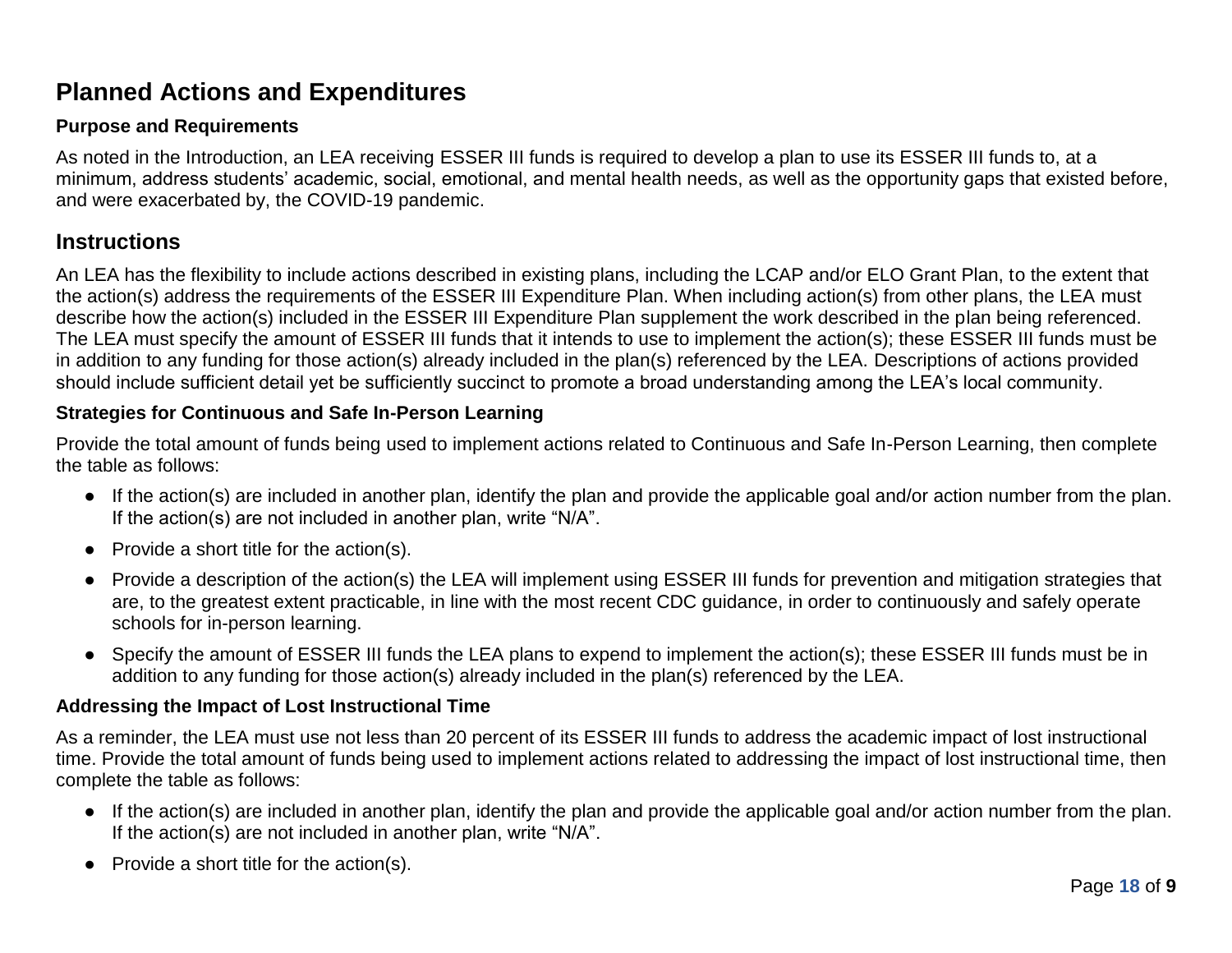- Provide a description of the action(s) the LEA will implement using ESSER III funds to address the academic impact of lost instructional time through the implementation of evidence-based interventions, such as summer learning or summer enrichment, extended day, comprehensive afterschool programs, or extended school year programs.
- Specify the amount of ESSER III funds the LEA plans to expend to implement the action(s); these ESSER III funds must be in addition to any funding for those action(s) already included in the plan(s) referenced by the LEA.

#### **Use of Any Remaining Funds**

After completing the Strategies for Continuous and Safe In-Person Learning and the Addressing the Impact of Lost Instructional Time portions of the plan, the LEA may use any remaining ESSER III funds to implement additional actions to address students' academic, social, emotional, and mental health needs, as well as to address opportunity gaps, consistent with the allowable uses identified above in the Fiscal Requirements section of the Instructions. LEAs choosing to use ESSER III funds in this manner must provide the total amount of funds being used to implement actions with any remaining ESSER III funds, then complete the table as follows:

- If the action(s) are included in another plan, identify the plan and provide the applicable goal and/or action number from the plan. If the action(s) are not included in another plan, write "N/A".
- $\bullet$  Provide a short title for the action(s).
- Provide a description of any additional action(s) the LEA will implement to address students' academic, social, emotional, and mental health needs, as well as to address opportunity gaps, consistent with the allowable uses identified above in the Fiscal Requirements section of the Instructions. If an LEA has allocated its entire apportionment of ESSER III funds to strategies for continuous and safe in-person learning and/or to addressing the impact of lost instructional time, the LEA may indicate that it is not implementing additional actions.
- Specify the amount of ESSER III funds the LEA plans to expend to implement the action(s); these ESSER III funds must be in addition to any funding for those action(s) already included in the plan(s) referenced by the LEA. If the LEA it is not implementing additional actions the LEA must indicate "\$0".

## **Ensuring Interventions are Addressing Student Needs**

The LEA is required to ensure its interventions will respond to the academic, social, emotional, and mental health needs of all students, and particularly those students most impacted by the COVID–19 pandemic, including students from low-income families, students of color, English learners, children with disabilities, students experiencing homelessness, children in foster care, and migratory students.

The LEA may group actions together based on how the LEA plans to monitor the actions' progress. For example, if an LEA plans to monitor the progress of two actions in the same way and with the same frequency, the LEA may list both actions within the same row of the table. Each action included in the ESSER III Expenditure Plan must be addressed within the table, either individually or as part of a group of actions.

Complete the table as follows: